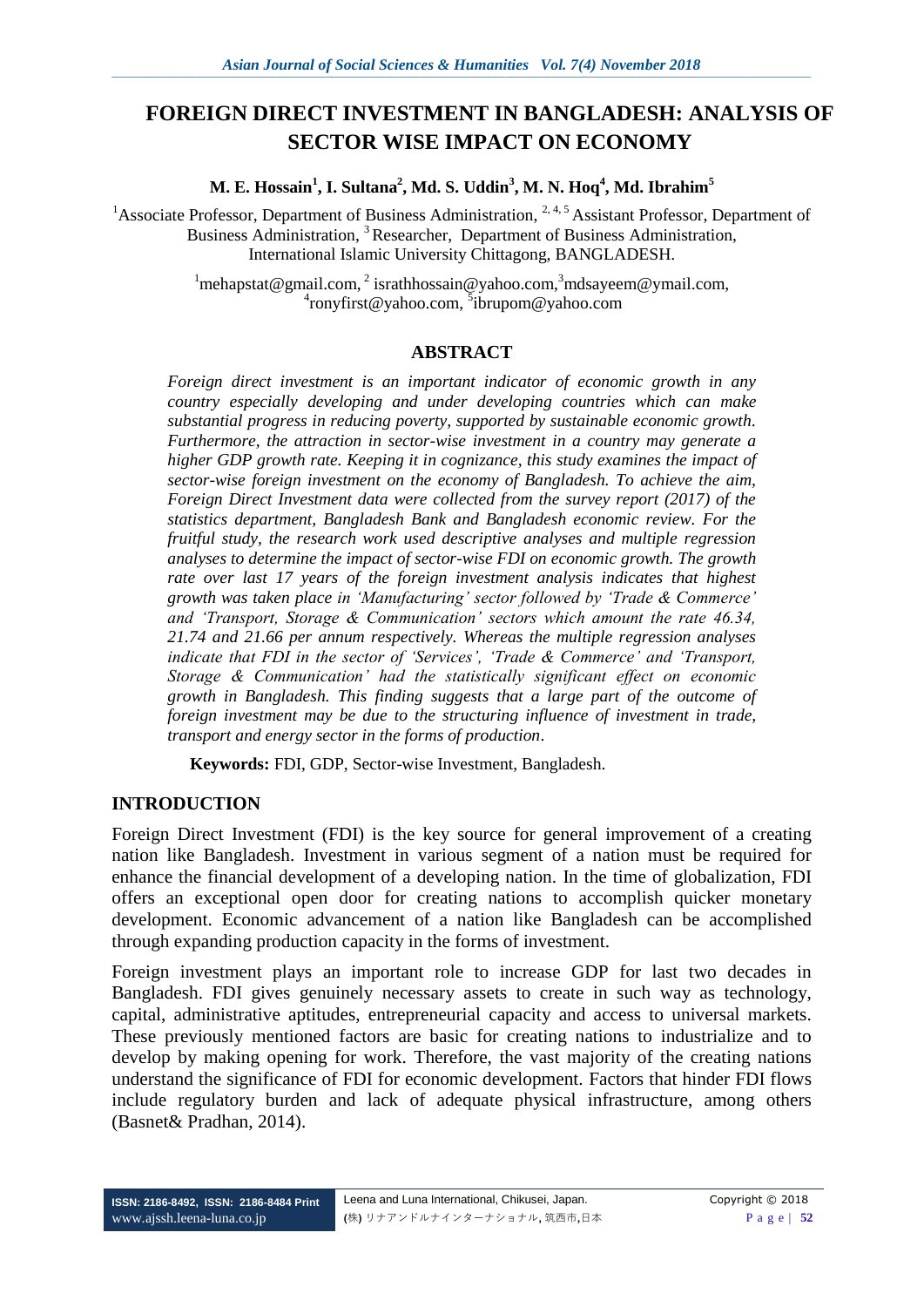Foreign investment gives to the host nation better access to outside business sectors. Additionally, where the foreign investment has been made with the particular goal of sourcing segments from the host nation to exploit ease conditions there and it adds to trades straight forwardly. This is especially important for those countries which havea small selfmarket and must increase exports vigorously to maintain their tempo of economic growth.

FDI is a monetary pointer which has the effect on our economy specifically and in a roundabout way. The vast majority of the financial segments are managed by FDI in Bangladesh. From those segments we can get the economic yield which has a commitment on the GDP. In this way, FDI and GDP have an immediate and circuitous relationship in a nation. The investigation will assist the Government and strategy creator with seeking out the most imperative division which has more effect on the economic development.

### **PREVIOUS STUDY**

Amid the post-liberalization period, the specialists found an insufficient part of FDI in advancing economic development in developing nations. As a matter of fact, in the postliberalization period nations are in the underlying phase of improvement and they got moderately little measure of FDI due to their poor physical foundation, incompetent human capital and do not have the potential abilities to pull in FDI. They likewise found that FDI has not been the main cure-for development in these nations.

Foreign Investment can assume a huge part in modern advancement and monetary development in the developing nations (Mottaleb, 2007). In this examination he found that the best FDI beneficiary nations in 2005 have immense local market with high GDP development rate. These nations have additionally current framework like phone, web, low start-up cost and business benevolent condition empower FDI inflow into the developing nations. FDI likewise may add to achieve financial development in the developing countries. In addition, FDI builds government income profit by means of duty and VAT, expanding GDP development; give money from outside the nation to grow new areas, increment per capita pay by utilizing neighborhood workforce, business age of a nation. FDI positively affects adjust of installment; diminish import by creating import substitute items and spare remote trade. FDI lightens neediness and encourage monetary improvement of host nation.

FDI affects financial development by means of higher effectiveness of human capital as opposed to capital collection (Borensztein et al., 1998). Through FDI, new advancements exchange to the host nations and consequently, the preparation required set up the work power to work with new advances. It was discovered that the gifted human capital, amazing budgetary market and the open exchange rules play positive connection between FDI and EG (economic growth). On the contrary if the above things are not accessible in the host nation, FDI may assume a negative part.

Foreign investment can bring numerous points of interest for outside financial specialists among which, the most essential are: investment funds in transport costs (both, inputs and completed items), lower labor cost, accessible framework, reserve funds in traditions expenses and commitment on imported products, nearer position to the clients, the likelihood of fast and effective conveyance, and accessibility of data about inclinations and plausibility for quick appropriation of items as per advertise necessities. Denisia (2010) stated that in order to understand foreign direct investment, one "must firstunderstand the basic motivations that cause a firm to invest abroad ratherthan export or outsource production to national firms"

Ang (2009) examined that the impact of FDI on the economy of Thailand by controlling for the level of financial development. FDI states a negative impact on yield over the long haul.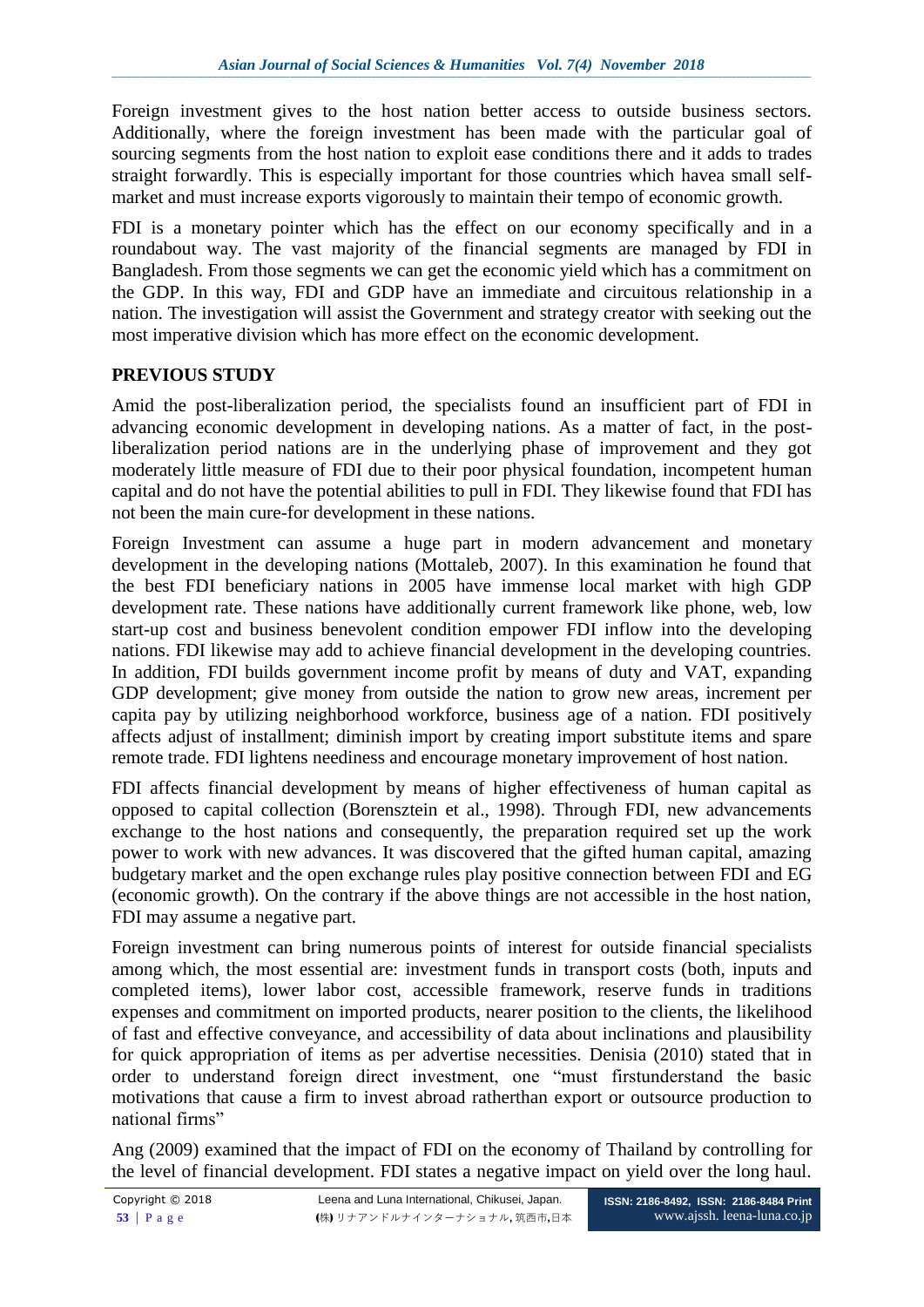While the outcomes demonstrate that FDI has no immediate constructive outcome on yield, it has a circuitous impact in invigorating monetary advancement in Thailand through budgetary segment improvement. Rahman (2015) analyzed the connections between FDI and GDP development rate, FDI and Inflation rate, and also FDI and Balance of Trade were examined in light of the time arrangement information from 1999 to 2013 utilizing Pearson correlation to depict the quality and heading of the straight connection between independent (FDI) and dependant (GDP development) variable. It was demonstrating moderate positive relationship between FDI and GDP development. The present study makes it possible to draw specific policy implications for Bangladesh.

### **MATERIALS AND METHODS**

Data for this investigation were acquired from the site of Bangladesh Bank, Ministry of Finance (Bangladesh Economic Review), Bangladesh Bureau of Statistics, Bangladesh Investment Development Authority (BIDA). Sector wise FDI trend and potential sector were analyzed based on previous record and current export earnings of this sector. Descriptive statistics was used to identify sector wise highest investment. Moreover, trend analysis was considered to find the sector wise growth rate of foreign investment. In addition, multiple regression method was employed to find the most important significant sector of investment.

### **TREND OF FDI INFLOW INTO BANGLADESH**

From the inception of independence, Bangladesh started to draw in FDI for monetary improvement. Bangladesh has long been aware of the importance of FDI. Throughout the previous two decades, the stream of FDI into Bangladesh extensively expanding due to giving of some facilities to the foreigninvestor, for example, corporate tax holiday, evasion of twofold tax assessment, holiday for infrastructure investment,cash incentives and export subsidies, Remittance of sovereignty, specialized know-how and technical assistance fees and many more.

| <b>Fiscal Year</b> | <b>FDI Inflow(In Million USD)</b> | <b>Fiscal Year</b> | <b>FDI Inflow(In Million USD)</b> |
|--------------------|-----------------------------------|--------------------|-----------------------------------|
| 2001               | 563.93                            | 2010               | 913.02                            |
| 2002               | 400.93                            | 2011               | 779.04                            |
| 2003               | 379.18                            | 2012               | 1,194.89                          |
| 2004               | 284.16                            | 2013               | 1,730.63                          |
| 2005               | 803.78                            | 2014               | 1,480.34                          |
| 2006               | 744.61                            | 2015               | 1,833.87                          |
| 2007               | 792.74                            | 2016               | 2,003.53                          |
| 2008               | 768.69                            | 2017               | 2,454.81                          |
| 2009               | 960.59                            |                    |                                   |

**Table 1: FDI inflow (net) in million USD from 2001 to 2017 in Bangladesh**

(Source: Bangladesh Bank)

Bangladesh offers numerous financial and non-monetary motivations/offices to the outside investors since she is endeavoring to be a reasonable nation for FDI. The aggregate FDI inflow is expanding over the period. In the fiscal year 2001 FDI Inflow was 563.93 USD million. After that the inflow was decreased in the fiscal year 2002 and the amount was 400.93 USD million. Amid the time 2001-2004, normal FDI inflow was about 200-600 USD million and in that time FDI was all the more fluctuating. Again, between 2005 to 2011 fiscal year, the FDI inflow was roughly between 700-1000 USD million. In the 2012, FDI inflow was 1194.89 USD million after that FDI was altogether expanding. In the fiscal year 2016 FDI inflow was 2003.53 USD million and in 2017, Bangladesh got 2454.81 USD million which is the most astounding FDI inflow into Bangladesh over the last research period. The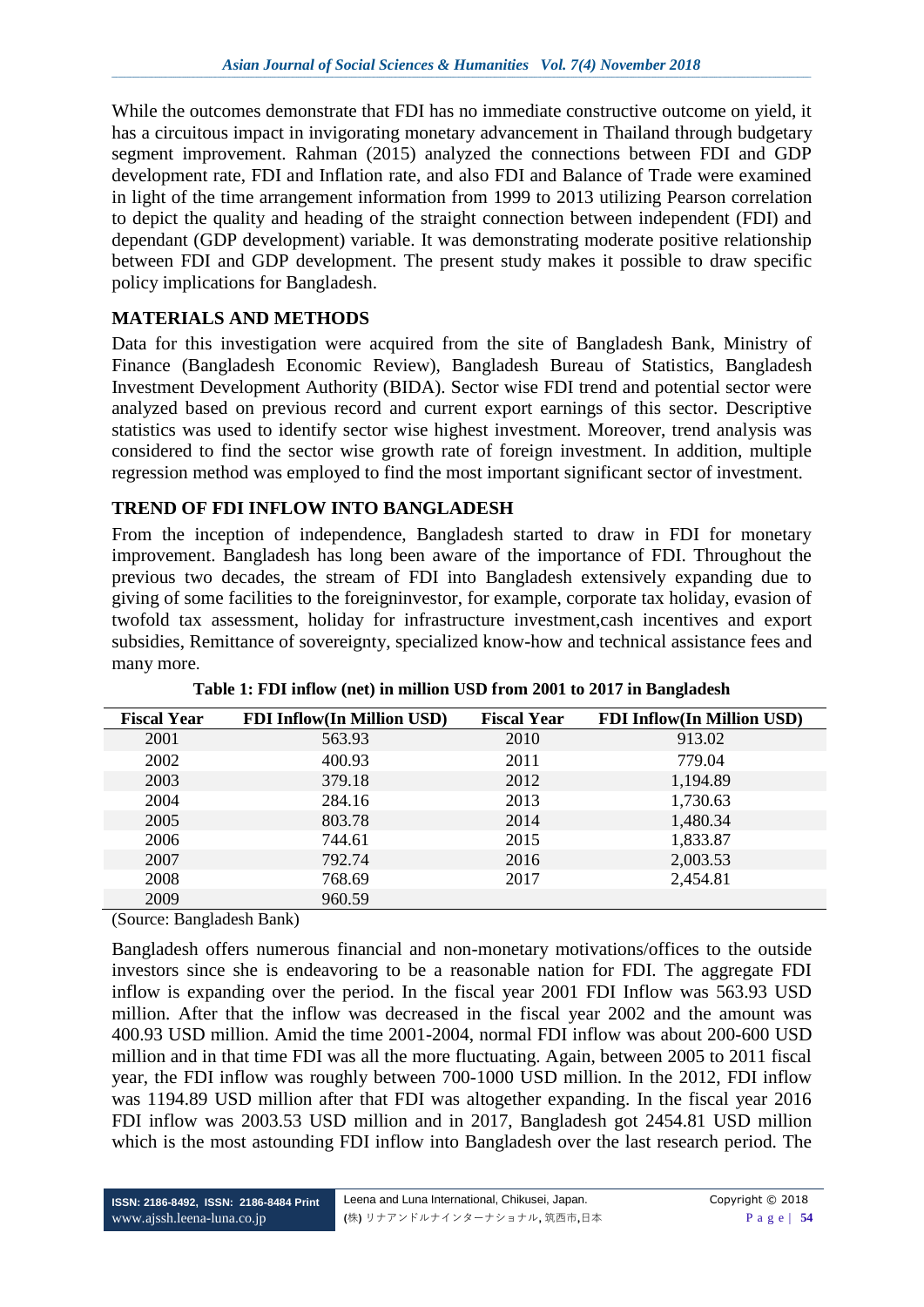figure1 demonstrates the graphical presentation of FDI inflow in Bangladesh. The diagram demonstrates that the rate of foreign investment was 113.3 USD million per annum in Bangladesh in the study time period.



 **Figure 1: Trend line of FDI inflow (net) from 2001 to 2017**

### **CONTRIBUTION OF FDI TO GDP**

Despite the fact that numerous facilities are given by the Government to the foreign investors however the stream of FDI isn't acceptable level still. But, there has been dependably a solid positive relationship between FDI and GDP. In the event that foreign investment increases, it will affect on GDP. In Bangladesh, FDI forms a low offer in GDP changed varied between 1.78% in fiscal year 2001 and 0.68% in 2004.In the year 2005, the share rose to 1.73%.But after that the share of FDI in GDP was persistently diminishing over the period. In 2016, the percentage of FDI in GDP was 0.92; however the most elevated FDI inflow happened in the year 2017 which was 2454.81 USD million, which is 1% of GDP in Bangladesh.

| Fiscal year | FDI Inflow(In Million USD) | <b>GDP(In Million USD)</b> | percent of GDP |
|-------------|----------------------------|----------------------------|----------------|
| 2001        | 563.93                     | 31,693.25                  | 1.78           |
| 2002        | 400.93                     | 34,150.13                  | 1.17           |
| 2003        | 379.18                     | 37,572.50                  | 1.01           |
| 2004        | 284.16                     | 41,621.63                  | 0.68           |
| 2005        | 803.78                     | 46,338.38                  | 1.73           |
| 2006        | 744.61                     | 60,292.13                  | 1.24           |
| 2007        | 792.74                     | 68,725.00                  | 1.15           |
| 2008        | 768.69                     | 78,585.25                  | 0.98           |
| 2009        | 960.59                     | 88,134.00                  | 1.09           |
| 2010        | 913.02                     | 99,692.38                  | 0.92           |
| 2011        | 779.04                     | 114,478.63                 | 0.68           |
| 2012        | 1,194.89                   | 131,900.50                 | 0.91           |
| 2013        | 1,730.63                   | 149,865.38                 | 1.15           |
| 2014        | 1,480.34                   | 167,959.25                 | 0.88           |
| 2015        | 1,833.87                   | 189,475.25                 | 0.97           |
| 2016        | 2,003.53                   | 216,608.00                 | 0.92           |
| 2017        | 2,454.81                   | 244507.00                  | 1.00           |

|  |  |  | Table 2: Share of FDI in GDP from 2001 to 2017 |  |  |
|--|--|--|------------------------------------------------|--|--|
|--|--|--|------------------------------------------------|--|--|

(Source: Bangladesh Bank & Bangladesh Economic Review)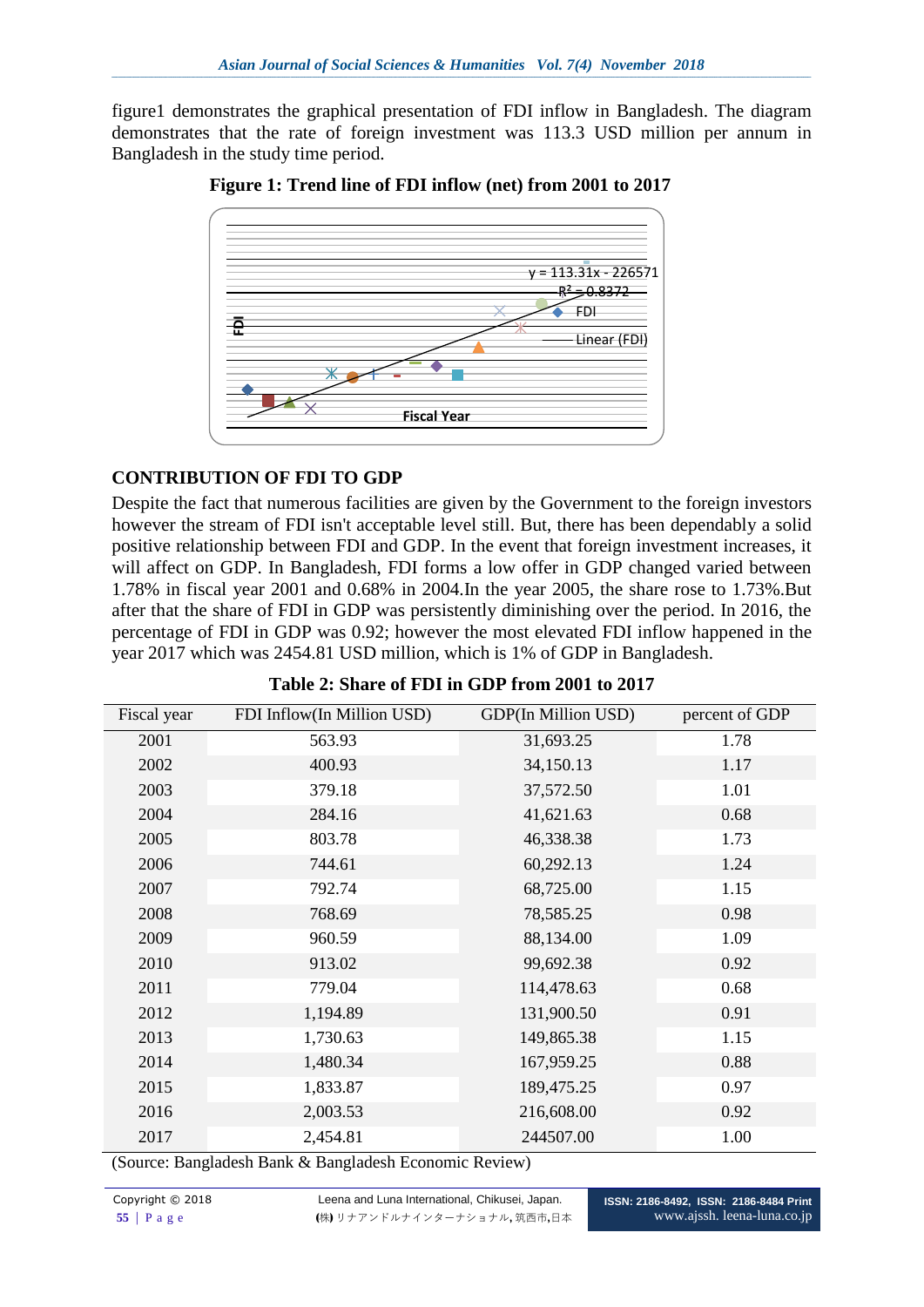Thus, as the share of investment is low in GDP, the concerned authority should try to focus in different sectors to increase the investment and try to attract foreign investor in Bangladesh.

## **SECTOR WISE FDI INFLOW IN BANGLADESH**

Agricultural sector has a significant contributor to the economy of a developing country, especially in terms of employment generation and national output (Izuchukwu, 2011). In the study he found that there is a positive relationship between Gross Domestic Product (GDP) and the three independent variables (Domestic Saving, Government Expenditure on Agriculture and Foreign Direct Investment on Agriculture). The findings confirm the positive development witness by the agricultural sector is developing rapidly making the sub sector production very vibrant in the economy.Table-3 indicates that the average FDI inflow on Agriculture and Fishing sector was 17.28 USD millionfrom fiscal year 2001 to 2017, upper limit was 49.50 USD million in 2012 and lower limit was 0.95 USD million in 2002.

| <b>Fiscal</b> | <b>Agriculture</b> | <b>Manufacturing</b> | Power,           | <b>Services</b> | <b>Trade and</b> | Transport,    |
|---------------|--------------------|----------------------|------------------|-----------------|------------------|---------------|
| Year          | & Fishing          | <b>Sector</b>        | Gas &            | <b>Sector</b>   | <b>Commerce</b>  | Storage &     |
|               | <b>Sector</b>      |                      | <b>Petroleum</b> |                 | <b>Sector</b>    | Communication |
|               |                    |                      | <b>Sector</b>    |                 |                  |               |
| 2001          | 15.72              | 183.95               | 313.78           | 9.83            | 35.25            | 5.40          |
| 2002          | 0.95               | 143.99               | 176.12           | 3.86            | 55.30            | 20.71         |
| 2003          | 2.41               | 196.22               | 58.07            | 11.50           | 49.24            | 61.74         |
| 2004          | 4.11               | 90.94                | 87.44            | 2.60            | 55.31            | 43.46         |
| 2005          | 2.07               | 235.51               | 198.40           | 2.04            | 101.80           | 263.96        |
| 2006          | 1.37               | 120.94               | 209.32           | 1.07            | 142.19           | 269.01        |
| 2007          | 4.57               | 147.46               | 229.93           | 1.82            | 103.84           | 305.12        |
| 2008          | 3.65               | 128.92               | 157.92           | 7.02            | 171.26           | 299.92        |
| 2009          | 19.14              | 183.96               | 46.89            | 7.77            | 122.53           | 579.62        |
| 2010          | 10.95              | 233.74               | 73.66            | 19.68           | 128.80           | 445.99        |
| 2011          | 11.53              | 330.25               | 127.19           | 20.39           | 234.82           | 54.50         |
| 2012          | 49.50              | 414.98               | 244.94           | 32.60           | 272.75           | 179.04        |
| 2013          | 29.72              | 712.88               | 93.67            | 65.18           | 295.05           | 527.09        |
| 2014          | 28.99              | 757.47               | 50.43            | 77.39           | 276.86           | 272.54        |
| 2015          | 29.22              | 539.28               | 279.98           | 57.00           | 436.88           | 183.20        |
| 2016          | 36.57              | 825.85               | 430.16           | 92.83           | 320.93           | 273.61        |
| 2017          | 43.26              | 869.43               | 467.93           | 104.44          | 309.73           | 601.28        |
| $Mean =$      | 17.28              | 359.75               | 190.93           | 30.41           | 183.09           | 258.01        |
| $Max=$        | 49.50              | 869.43               | 467.93           | 104.44          | 436.88           | 601.28        |
| $Min =$       | 0.95               | 90.94                | 46.89            | 1.07            | 35.25            | 5.40          |

#### **Table 3: Sector wise FDI inflow (Amount in Million USD) in Bangladesh, FY 2001- FY 2017**

Table 3 shows that average FDI inflow on manufacturing sector was 359.75 USD million from fiscal year 2001 to 2017, Maximum was 869.43 USD million in 2017 and Minimum was 90.94 USD million in 2004.Anowor et al. (2013) in their study found that Foreign Direct Investment in manufacturing sector has a positive effect on economy growth. Figure-2 shows that average growth rate per annum in manufacturing sector is 46.348 USD millionover the study period in Bangladesh.

The average FDI inflow in Power, Gas and Petroleum sector was 190.93 USD million from 2001 to 2017, Maximum was 467.93 USD million in 2017 and Minimum was 46.89 USD million in 2009. The rate of increment of FDI in Power, Gas & Petroleum sector is 8.7159 over per annum in Bangladesh.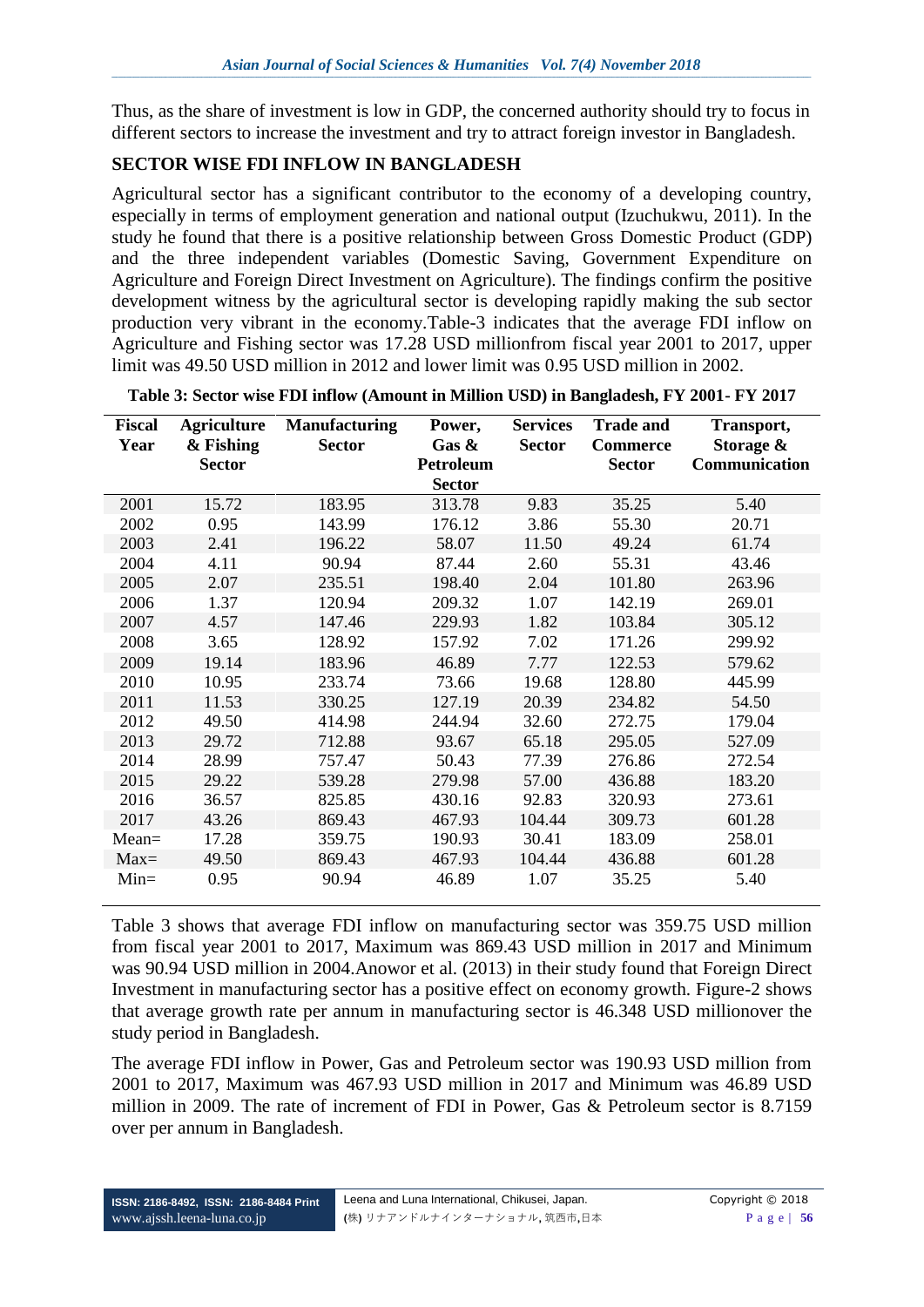FDI inflow in of Services sector was 30.41 USD million from 2001 to 2017 on an average, Maximum was 104.44 USD million in 2017 and Minimum was 1.07 USD million in 2006.The rate of increment of FDI in Services part is 5.9401 USD million over per yearly.

The average FDI inflow in Trade and Commerce was 183.09 USD million from 2001 to 2017, Maximum was 436.88 USD million in 2015 and Minimum was 35.25 USD million in 2001.The figue-2 demonstrates that the rate of increment of FDI in Trade and Commerce part is 21.748 USD million over per year.

FDI always helps to create new employment and the inflow of FDI in service sectors and construction and development sector, which help to attain substantial sustainable economic growth and development through creation of jobs (Vyas, 2015). The average FDI inflow in Transport, Storage & Communication sector was 258.01 USD million from 2001 to 2017, Maximum was 601.28 USD million in 2017 and Minimum was 5.40 USD million in 2001. The rate of increment of FDI in Transport, Storage & Communication sector is 21.664 over per annum.





The figure-2 suggests that the rate of increment of FDI in Agriculture  $\&$  Fishing sector is 2.5273 USD million per annum over the period 2001-2017.

# **FITTING OF REGRESSIOJ MODEL**

With a view to analyzing the important sectors of FDI flows in Bangladesh, an econometric exercise has been undertaken. It is based on six important sectors in Bangladesh. ANOVA test is used when variables have more than two categories. The purpose is to show that an often-used statistical test-the standard FDI effect in ANOVA-can be quite inappropriate to the situation. If an overall F is used to test for unidirectional change across several sectors, the actual probability of type I error is far below the nominal level, while the probability of type II error is inordinately.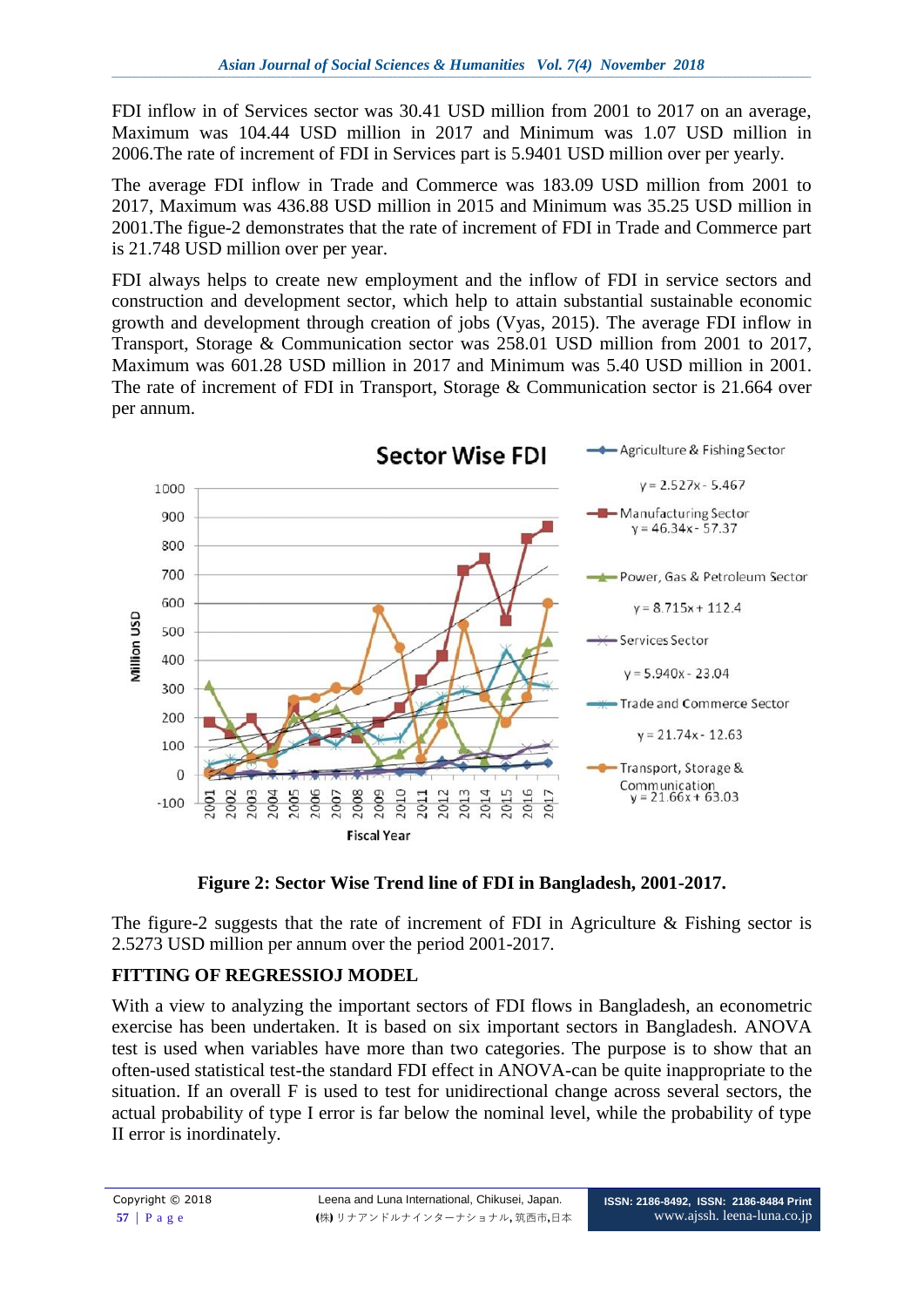### **The model is based on the following specification**

 $Y_t = \beta_0 + \beta_1 X_{1t} + \beta_2 X_{2t} + \beta_3 X_{3t} + \beta_4 X_{4t} + \beta_5 X_{5t} + \beta_6 X_{6t} + u_t$ 

Where, Y = Gross Domestic Product;  $X_{1t}$  = Agriculture & Fishing;  $X_{2t}$  = Manufacturing;  $X_{3t}$ = Power, Gas& Petroleum;  $X_{4t}$  = Services;  $X_{5t}$  = Trade & Commerce and  $X_{6t}$  = Transport, Storage& Communication

From the table 4, it is seen that the selected independent variables had significant influence on GDP in Bangladesh. Outcome of this analysis is in complete harmony with theoretical framework. Furthermore, this study identifies and confirms that the FDI exerts an impact on the economy of Bangladesh.

| Model |            | Sum of Squares  | df | Mean Square     |        | Sig. |
|-------|------------|-----------------|----|-----------------|--------|------|
|       | Regression | 71118302372.298 |    | 11853050395.383 | 82.689 | .000 |
|       | Residual   | 1433454162.644  | 10 | 143345416.264   |        |      |
|       | Total      | 72551756534.942 | 6  |                 |        |      |

#### **Table 4: Analysis of variance of sector wise FDI effect on economy**

Table-5 demonstrates the sector wise impact of FDI on economy. It is found that foreign investment in 'service' and 'Trade & Commerce' and 'Transport, Storage& Communication' had statistically significant effect on GDP of Bangladesh. Among them 'Trade & Commerce' had strong significant effect on economy. FDI inflow affects the growth of services in Bangladesh. One of the main causes for the tremendous growth of the services export and the service sector as a whole is the inflow of FDI.

| Model                   | Unstandardized |            | Standardized | T     | Sig. |
|-------------------------|----------------|------------|--------------|-------|------|
|                         | Coefficients   |            | Coefficients |       |      |
|                         | B              | Std. Error | <b>B</b> eta |       |      |
| (Constant)              | 27225.461      | 12042.665  |              | 2.261 | .047 |
| Agriculture $&$ Fishing | 233.328        | 352.203    | .055         | .662  | .523 |
| Manufacturing           | $-121.445$     | 70.252     | $-492$       |       | .115 |
|                         |                |            |              | 1.729 |      |
| Power, Gas& Petroleum   | 25.579         | 29.371     | .048         | .871  | .404 |
| <b>Services</b>         | 1829.065       | 545.956    | .949         | 3.350 | .007 |
| Trade & Commerce        | 250.856        | 45.621     | .442         | 5.499 | .000 |
| Transport, Storage&     | 46.390         | 17.548     | .132         | 2.644 | .025 |
| Communication           |                |            |              |       |      |

#### **Table 5: Coefficients of Regression in sector wise FDI in Bangladesh**

Experimental research in a few nations recommends that the underlying of FDI tends to expand the host nation's imports. One reason for this is fundamentally organizations have high inclinations to import capital and intermediate products also, administrations that are not promptly accessible in the host nation. Overall FDI into Trade and Commerce sector has the greatest effect on economic growth of that sector (sectorial GDP) as well as for the total GDP. Productivity in the economy as a whole had risen in with FDI inflows in 'Transport, Storage& Communication' sector. Investment of FDI in communication sector, particularly the Mobile Phone Services (MPS) market continued to derive the telecommunications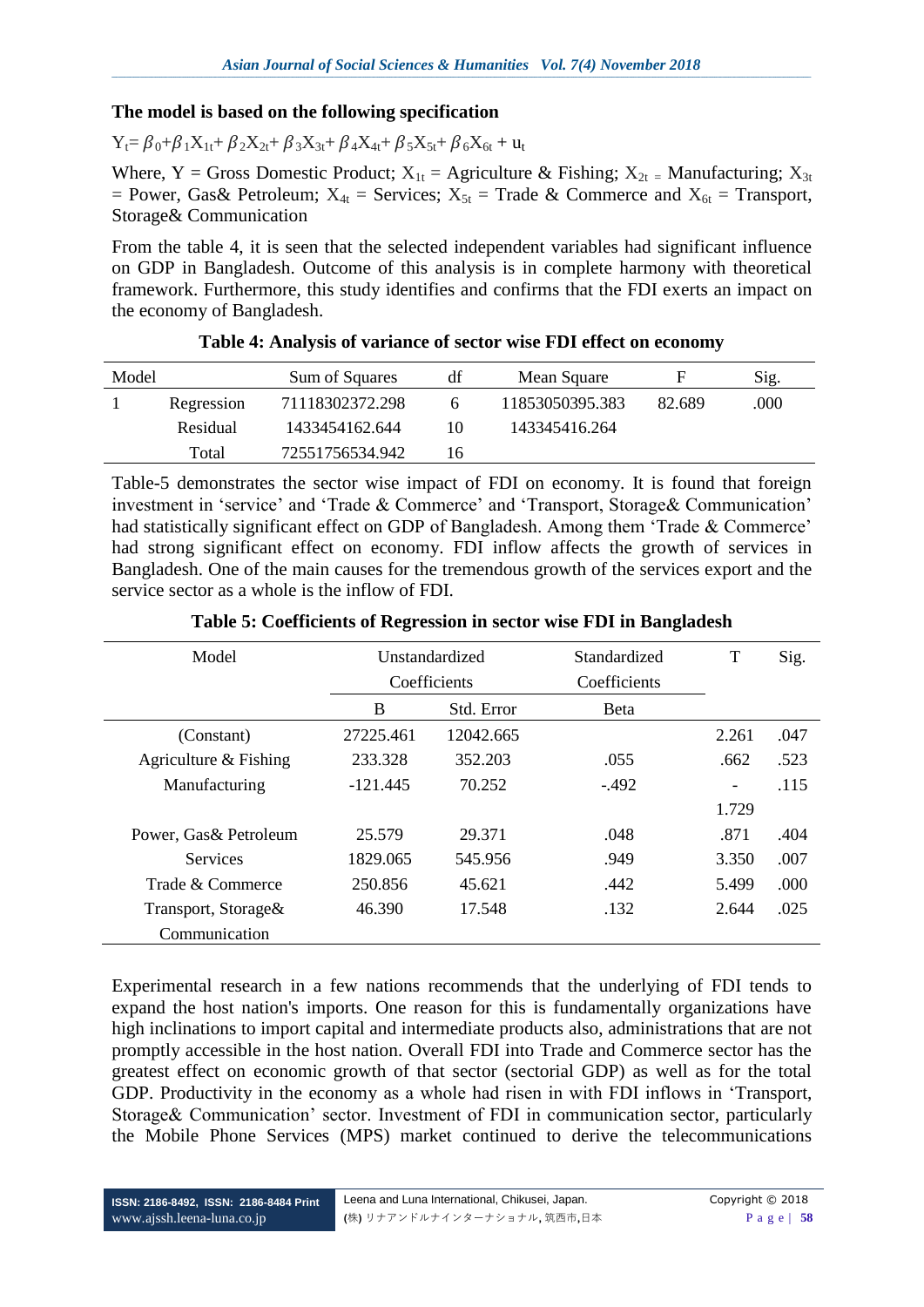industry as strong which led to the high growth of post and telecommunication sub-sector in Bangladesh.

### **CONCLUSION**

Bangladesh economy has been becoming relentlessly growing over the period regardless of slowdown in the worldwide economy. Bangladesh economy has been developing at 6%-7% amid the most recent 17 years. It shows that the economy of our nation is growing up step by step. Also, Bangladesh needs more store to build its GDP. This exploration has effectively uncovered the need for the appropriate conveyance of sector wise FDI inflow and need of expanding the screen by the specialist for those parts where the aggregate yield is relatively low. FDI impacts positively on the economy. In any case, Government should give more facilities to foreign investors to boost economy, for example, guarantees greater security to foreign investors, supply local talented individuals by the administration, improvement of know-how, enhancing the nature of the present workforce, enhancing the picture of our nation and infrastructural advancement.

Foreign direct investment has increased in Bangladesh, particularly in energy, telecom and stock market. The advantages of FDI as far as physical capital development, exchange of innovation, and know-how are adequate to legitimize maintaining these streams. Capital controls are not the response to a rising stream of FDI. The regulatory body like Board of Investment and other government and non-government institution should take proper step to remove the obstacles in the way of foreign direct investment. To increase FDI inflows government should remove the barriers as policy discrepancy, corruption, poor governance and administrative hassles, and especially complex bureaucratic procedure.